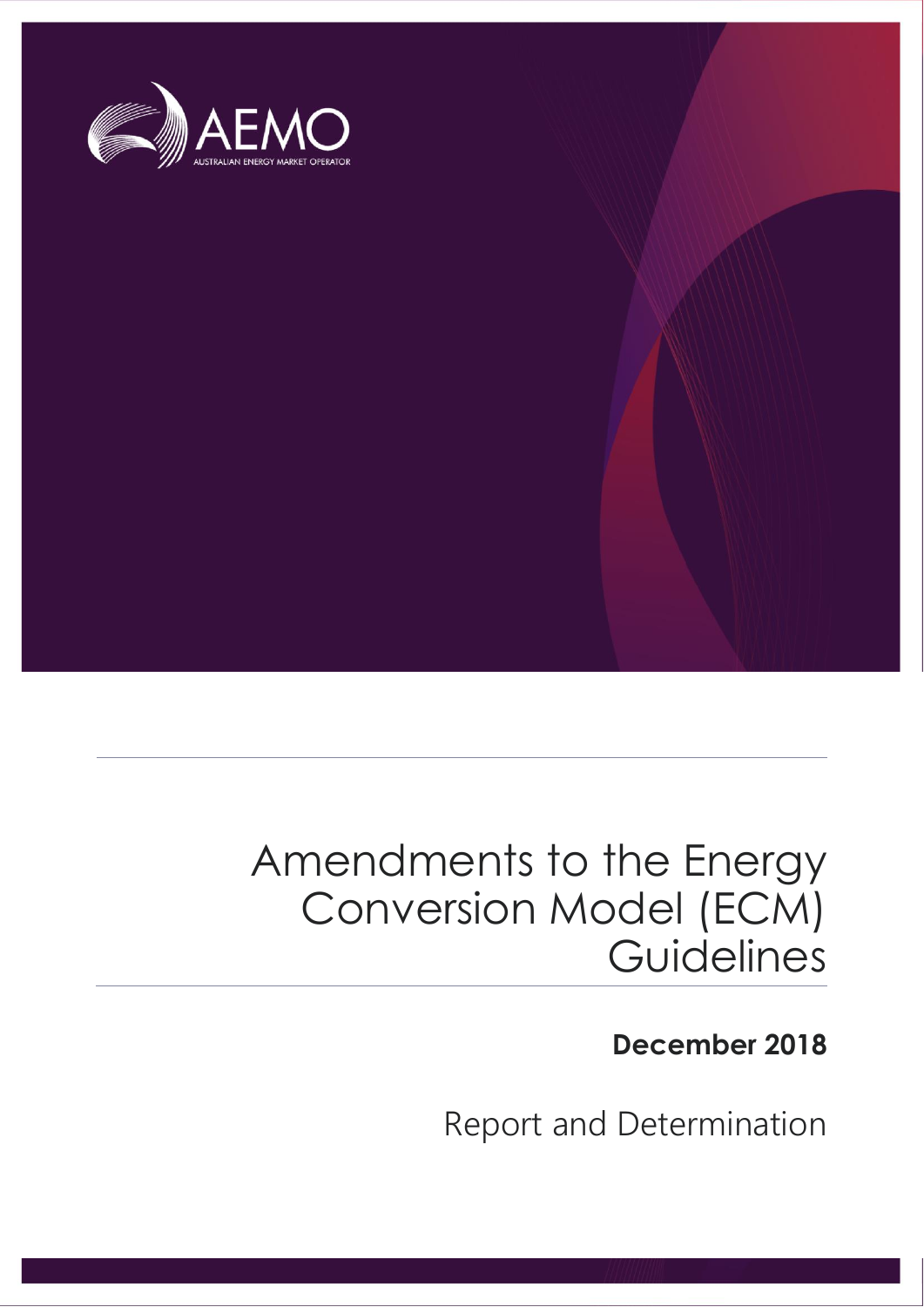# **Important notice**

#### **PURPOSE**

This publication has been prepared by AEMO in response to submissions made regarding the proposed amendments to the existing Wind and Solar *Energy Conversion Model* Guidelines.

#### **DISCLAIMER**

This document or the information in it may be subsequently updated or amended. This document does not constitute legal or business advice, and should not be relied on as a substitute for obtaining detailed advice about the National Electricity Law, the National Electricity Rules, or any other applicable laws, procedures or policies. AEMO has made every effort to ensure the quality of the information in this document but cannot guarantee its accuracy or completeness.

Accordingly, to the maximum extent permitted by law, AEMO and its officers, employees and consultants involved in the preparation of this document:

- make no representation or warranty, express or implied, as to the currency, accuracy, reliability or completeness of the information in this document; and
- are not liable (whether by reason of negligence or otherwise) for any statements or representations in this document, or any omissions from it, or for any use or reliance on the information in it.

| Version | Release date | Changes             |
|---------|--------------|---------------------|
| #1.0    | 21/12/2018   | Initial publication |

#### **ABREVIATIONS**

This document uses many terms that have meanings defined in the NER. The NER meanings are adopted unless otherwise specified.

| Term         | Definition                                      |  |
|--------------|-------------------------------------------------|--|
| <b>ASEFS</b> | Australian Solar Energy Forecasting System      |  |
| AWEFS        | Australian Wind Energy Forecasting System       |  |
| <b>ECM</b>   | <b>Energy Conversion Model</b>                  |  |
| <b>NER</b>   | National Electricity Rules                      |  |
| <b>SCADA</b> | Supervisory Control and Data Acquisition        |  |
| <b>UIGF</b>  | Unconstrained Intermittent Generation Forecast. |  |
|              |                                                 |  |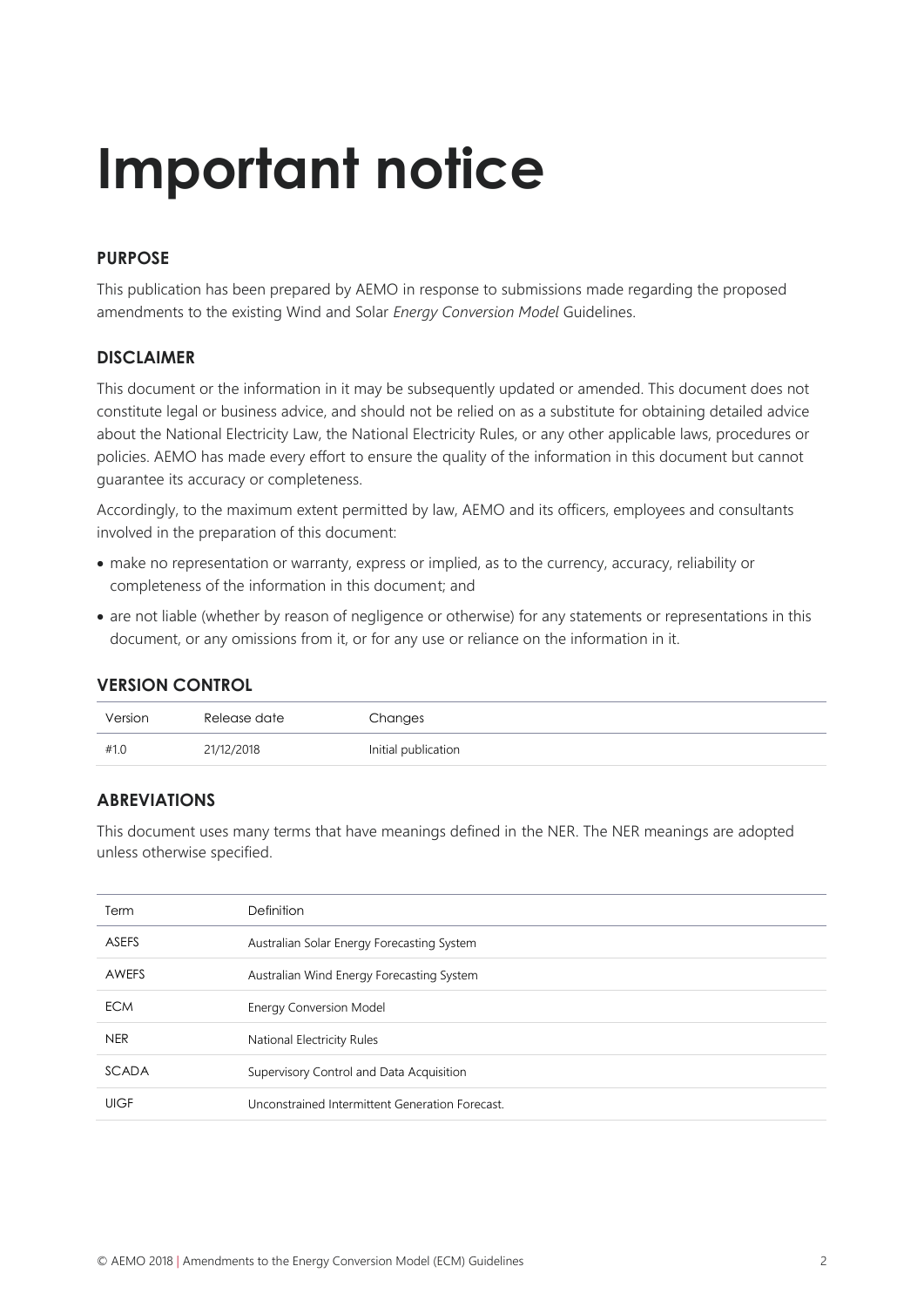# <span id="page-2-0"></span>**Executive summary**

The publication of this Report and Determination concludes the Rules consultation process conducted by AEMO to amend the Wind and Solar *Energy Conversion Model* (ECM) Guidelines under the National Electricity Rules (NER).

In November 2018, AEMO commenced the consultation and published its summary of proposed changes to the Wind and Solar ECM Guidelines paper, which provided a detailed summary of AEMO's intended changes to the ECM Guidelines.

AEMO subsequently received two submissions in response to the summary of proposed changes to the Wind and Solar ECM Guidelines paper. These submissions were supportive of the proposed changes, however, raised two material issues and two minor issues.

In line with AEMO's consultation schedule outlined on the consultation webpage, AEMO has published this document outlining AEMO's responses and conclusions to the issues raised in the submissions. AEMO has accepted all changes suggested from the minor issues raised.

All submissions have been published on the consultation webpage<sup>1</sup>.

In summary, the amendments to the Wind and Solar ECM Guidelines arising from this consultation are expected to improve the efficiency of the registration application process. In addition, they are expected to provide further clarity and understanding on how to correctly complete the ECM.

AEMO's final determination is to amend the Wind and Solar ECM Guidelines and publish them to the wind and solar energy forecasting webpage<sup>2</sup>.

The effective date of amendments is 21 December 2018, which has been confirmed by email to National Electricity Market (NEM) Semi-Scheduled and intermittent Non-Scheduled generators, and relevant stakeholders.

 $\overline{a}$ 

<sup>1</sup> A[t http://aemo.com.au/Stakeholder-Consultation/Consultations/2018-Abridged-consultation-on-amendments-to-the-energy-conversion-model-guidelines.](http://aemo.com.au/Stakeholder-Consultation/Consultations/2018-Abridged-consultation-on-amendments-to-the-energy-conversion-model-guidelines)

<sup>&</sup>lt;sup>2</sup> A[t https://www.aemo.com.au/Electricity/National-Electricity-Market-NEM/Planning-and-forecasting/Solar-and-wind-energy-forecasting.](https://www.aemo.com.au/Electricity/National-Electricity-Market-NEM/Planning-and-forecasting/Solar-and-wind-energy-forecasting)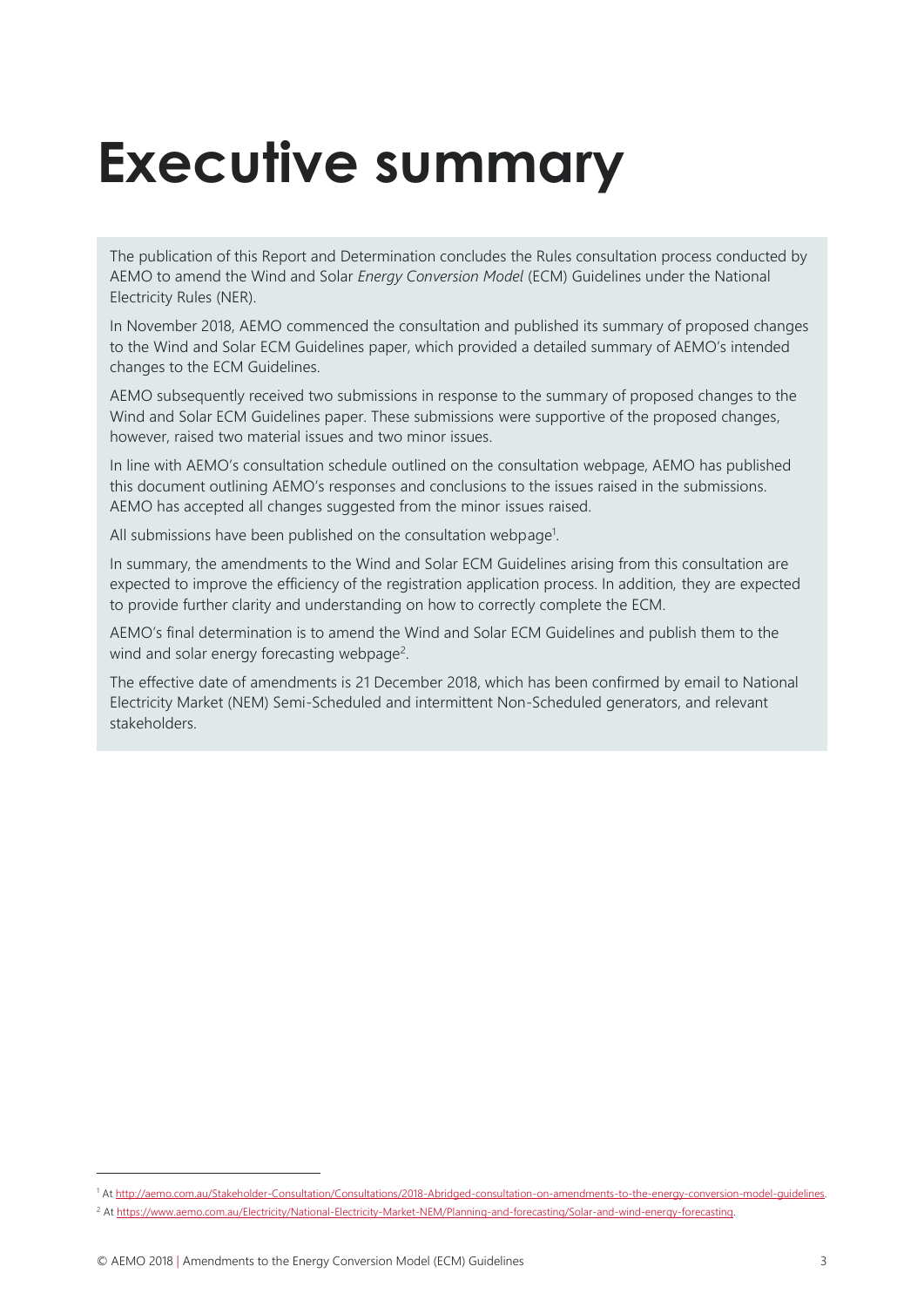# **Contents**

|     | <b>Executive summary</b>                            |            |
|-----|-----------------------------------------------------|------------|
| 1.  | <b>Stakeholder consultation process</b>             | 5          |
| 2.  | <b>Background</b>                                   | 5          |
| 2.1 | Context for this consultation                       | 5          |
| 2.2 | Consultation process                                | 5          |
| 3.  | <b>Summary of material issues</b>                   | 6          |
| 4.  | <b>Discussion of material issues</b>                | 6          |
| 4.1 | Use of Possible Power SCADA signal                  | $\epsilon$ |
| 4.2 | Wind Direction SCADA changes to existing wind farms | 7          |
| 5.  | <b>Other minor issues</b>                           | 8          |
| 5.1 | Cosmetic and formatting changes                     | g          |
| 6.  | <b>Final Determination and effective date</b>       | 8          |

# **Tables**

| Table 1 Consultation timeline                        |  |
|------------------------------------------------------|--|
| Table 2 Material issues raised from the consultation |  |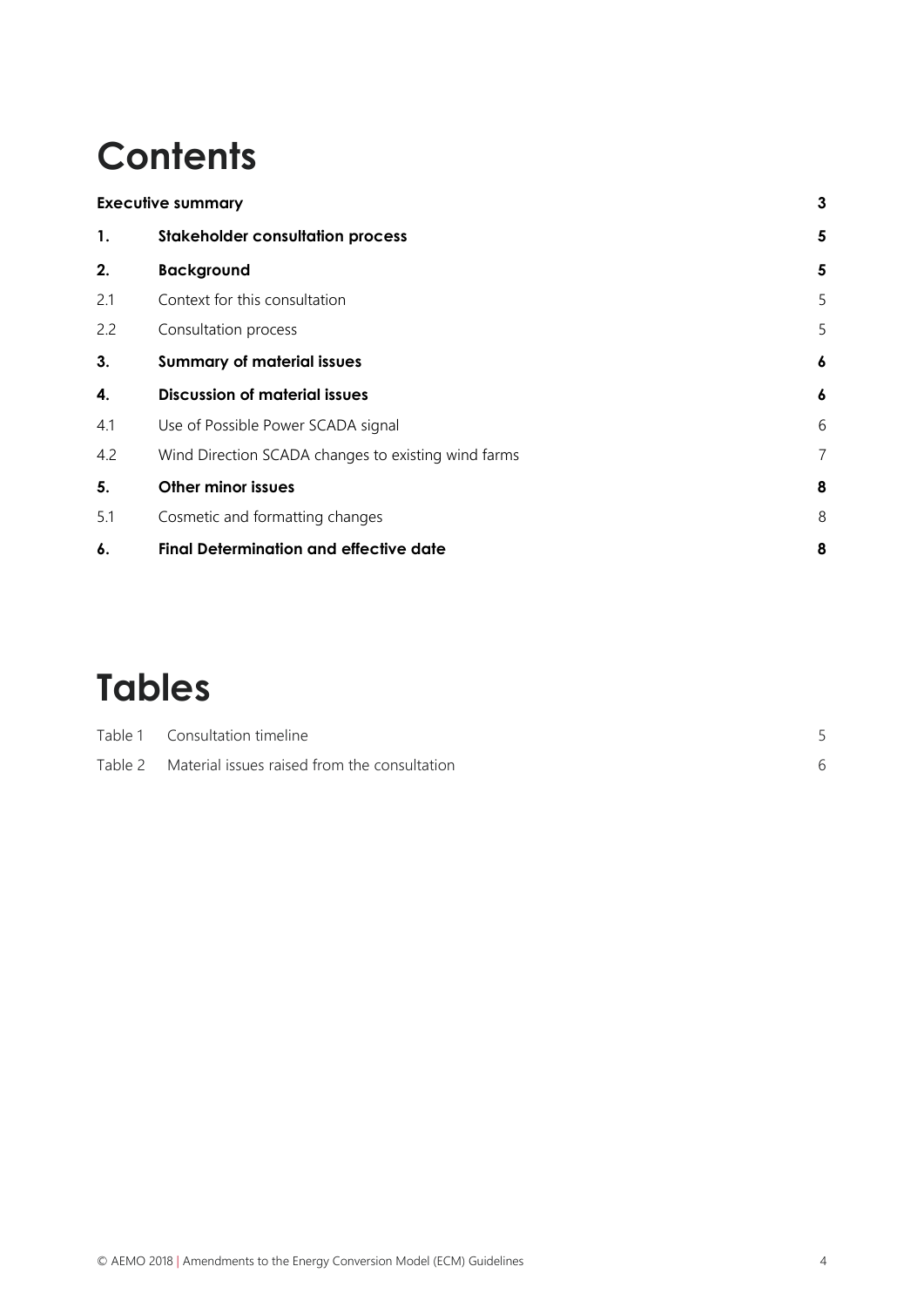## <span id="page-4-0"></span>**1. Stakeholder consultation process**

AEMO is proposing changes to the Wind and Solar ECM Guidelines and has consulted with Semi-Scheduled and intermittent Non-Scheduled Generators, and relevant stakeholders on the changes as required by clause 2.2.7(d) of the NER.

The timeline for this consultation is outlined below.

#### <span id="page-4-4"></span>**Table 1 Consultation timeline**

| Deliverable                                     | Date                     |  |
|-------------------------------------------------|--------------------------|--|
| Draft – Wind and Solar ECMs Guidelines released | Thursday 1 November 2018 |  |
| Submissions closed                              | Friday 23 November 2018  |  |
| Final Report and ECM Guidelines Published       | Friday 21 December 2018  |  |

The publication of this Report marks the end of this consultation.

A glossary of terms used in this Report can be found at the beginning of this document.

### <span id="page-4-1"></span>**2. Background**

#### <span id="page-4-2"></span>2.1 Context for this consultation

Since early 2017, a significant number of Semi-Scheduled Generators have applied and registered in the NEM.

With these registration applications, each Generator was required to submit the relevant Wind or Solar ECM for approval by AEMO. Following ECM submission, AEMO and the vendor for the Australian Wind Energy Forecasting System (AWEFS) and Australian Solar Energy Forecasting System (ASEFS) would review the ECM and provide feedback to participants to make the necessary changes to gain ECM approval. This back-and-forth process took some time before ECM approval.

AEMO identified elements of the ECM review process which caused the review to take longer than required, including:

- The amount of information requested for the farm and cluster level.
- The current ECM Guidelines causing participants to incorrectly fill in the ECM the first time.

To address these issues, AEMO updated the Wind or Solar ECM Guidelines in consultation with NEM Semi-Scheduled and intermittent Non-Scheduled Generators, and relevant stakeholders. A summary of the consultation is provided in Section 2.2 below, and a summary of the material issues raised by Consulted Persons is provided in Section 3 below.

#### <span id="page-4-3"></span>2.2 Consultation process

AEMO commenced the consultation and notified all NEM Semi-Scheduled and intermittent Non-Scheduled Generators, and relevant stakeholders via email on 1 November 2018. At this time, AEMO published the 'Summary of Proposed Changes to the Wind and Solar ECM Guidelines' (Proposed Changes) paper outlining proposed changes to the ECM Guidelines, and published draft Wind and Solar ECMs based on the proposed changes.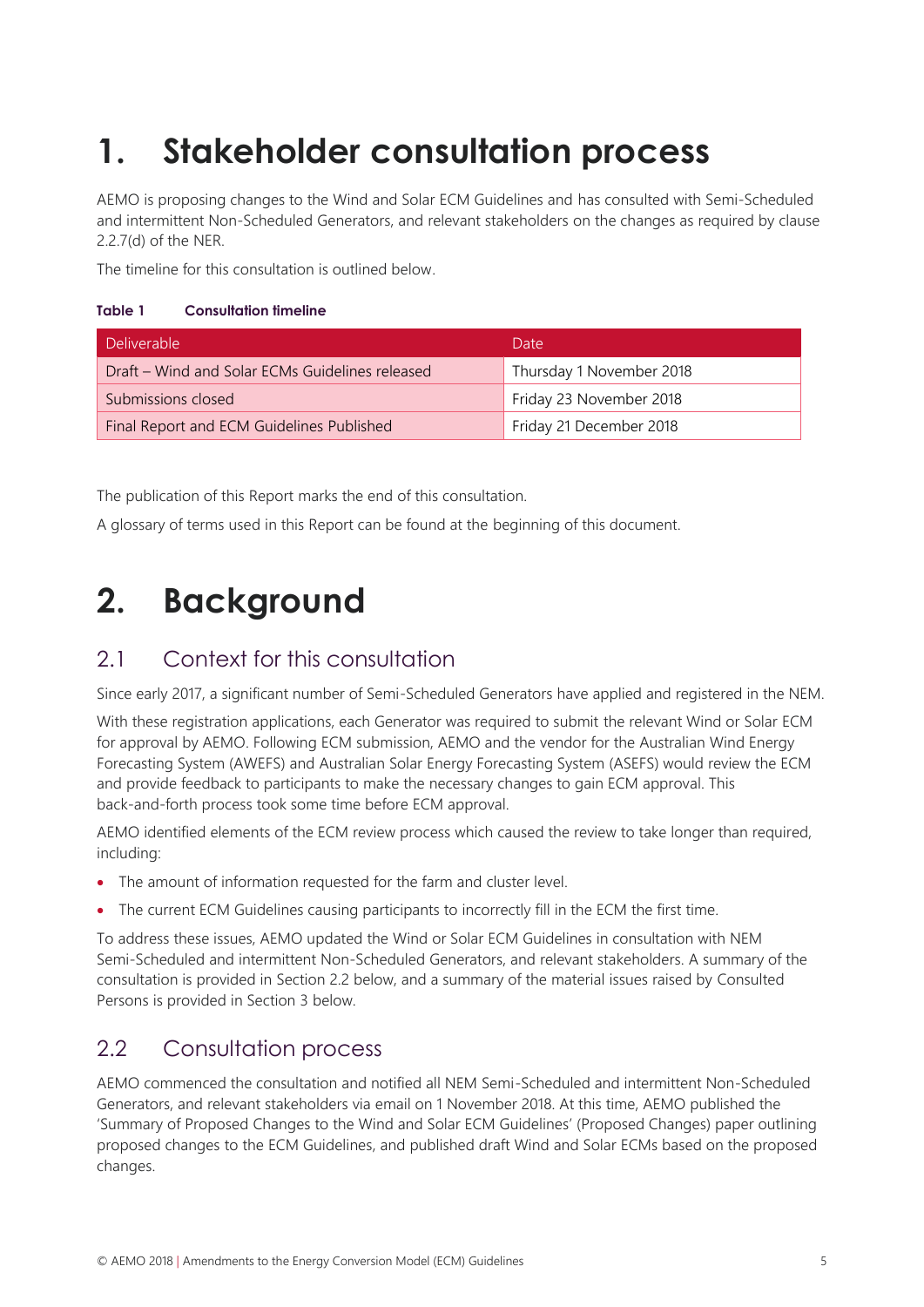AEMO received two written submissions to the Proposed Changes paper, from Infigen Energy and Tilt Renewables. These submissions were supportive of the proposed changes to the ECM Guidelines and included some minor suggestions to provide further clarity to the proposed ECMs. In addition, two material issues were raised which are presented below.

Copies of all written submissions have been published on the consultation webpage at [http://aemo.com.au/Stakeholder-Consultation/Consultations/2018-Abridged-consultation-on-amendments](http://aemo.com.au/Stakeholder-Consultation/Consultations/2018-Abridged-consultation-on-amendments-to-the-energy-conversion-model-guidelines)[to-the-energy-conversion-model-guidelines.](http://aemo.com.au/Stakeholder-Consultation/Consultations/2018-Abridged-consultation-on-amendments-to-the-energy-conversion-model-guidelines)

## <span id="page-5-0"></span>**3. Summary of material issues**

The key material issues arising from the proposal and raised by Consulted Persons are summarised in the following table.

<span id="page-5-3"></span>**Table 2 Material issues raised from the consultation**

| No. | Issue.                                              | Raised by                      |
|-----|-----------------------------------------------------|--------------------------------|
|     | Use of Possible Power SCADA signal                  | AEMO, Infigen, Tilt Renewables |
|     | Wind direction SCADA changes to existing wind farms | AEMO, Tilt Renewables          |

A detailed summary of material issues raised by Consulted Persons in submissions to the Proposed Changes paper, together with AEMO's responses, is in Section 4 below. Other minor issues raised can be found in Section 5 below.

### <span id="page-5-1"></span>**4. Discussion of material issues**

#### <span id="page-5-2"></span>4.1 Use of Possible Power SCADA signal

#### 4.1.1 AEMO's proposal

AEMO proposes to introduce a new Possible Power SCADA signal in the ECM as an optional provision item. AEMO would use this signal as the benchmark for assessing the performance of unconstrained intermittent generation forecasts submitted by the participant for use in dispatch, at times when the output of the semi-scheduled generating unit is constrained below that forecast<sup>3</sup>. AEMO would also use the signal to aid in its analytical activities with the aim of improving the AWEFS and ASEFS forecasting models.

#### 4.1.2 Submissions

 $\overline{a}$ 

Infigen and Tilt Renewables made submissions in relation to the Possible Power SCADA signal.

Infigen's submission expressed concern with the use of Possible Power as a performance benchmark for assessing the accuracy of participant self-forecast, and considered this would have a material impact on their ability to participate in the Market Participant 5-Minute forecast (MP5F) program<sup>3</sup>. Infigen also stated that Possible Power will always be a theoretical, calculated metric which is impossible to standardise across assets due to manufacture and equipment differences. They strongly agreed that it should remain as optional provision. If the signal is provided, Infigen considered it should not be used to assess whether the participant self-forecasts are used in the dispatch process, and should only be used as complementary information for

<sup>3</sup> Se[e https://www.aemo.com.au/Stakeholder-Consultation/Industry-forums-and-working-groups/Other-meetings/Market-Participant-5-Minute-Self-](https://www.aemo.com.au/Stakeholder-Consultation/Industry-forums-and-working-groups/Other-meetings/Market-Participant-5-Minute-Self-Forecast)[Forecast.](https://www.aemo.com.au/Stakeholder-Consultation/Industry-forums-and-working-groups/Other-meetings/Market-Participant-5-Minute-Self-Forecast)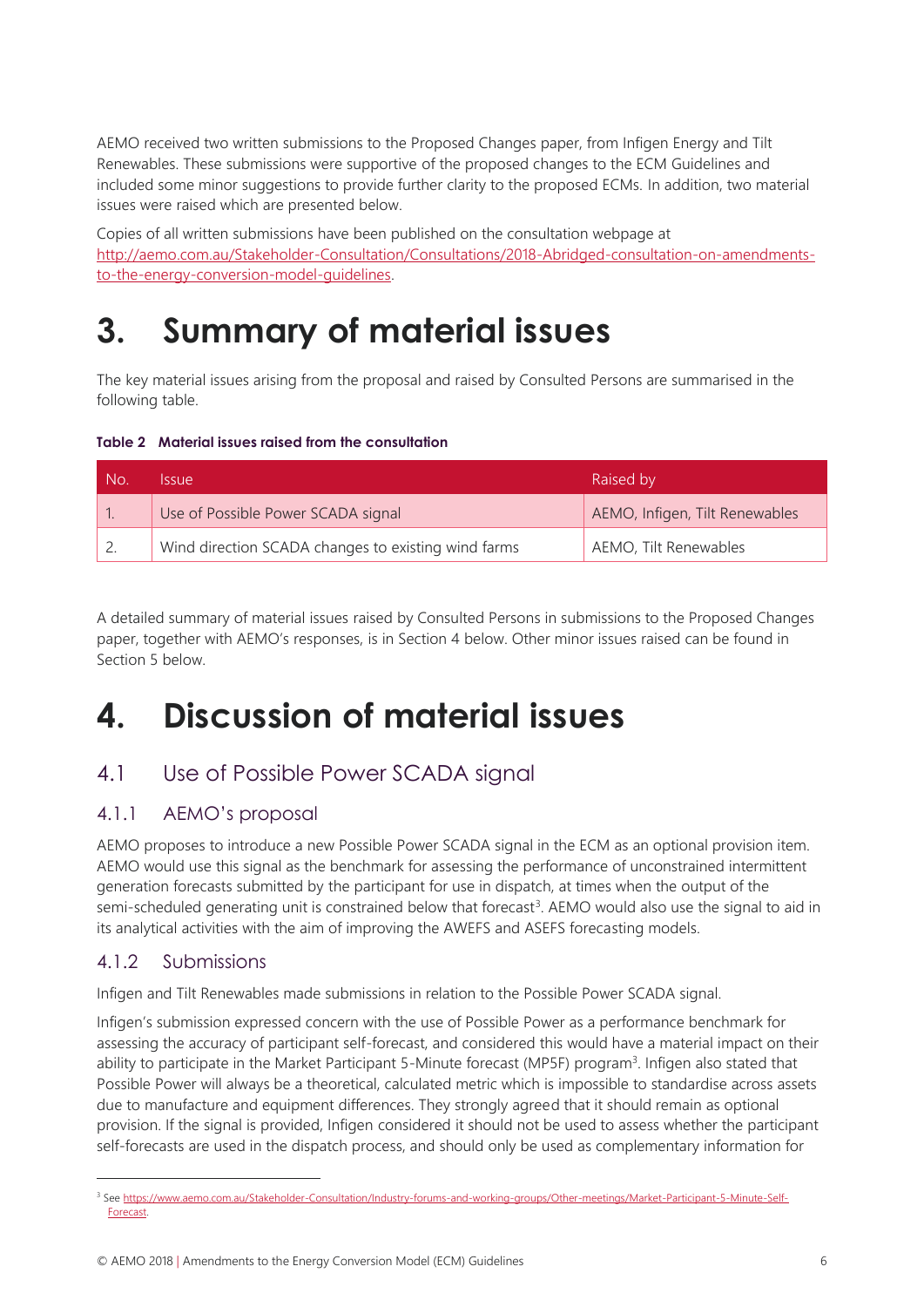AEMO. Infigen also included their concern for Possible Power in the first and second draft of the self-forecasting procedure<sup>3</sup>.

Tilt Renewables' submission referenced the more detailed submission in their response<sup>4</sup> to the second draft self-forecasting procedure on the use of benchmark Possible Power value in the assessment of self-forecast accuracy.

#### 4.1.3 AEMO's assessment

AEMO's response to the feedback received from Infigen and Tilt Renewables can be found in the Final Determination Report of the Semi-Scheduled Generation Dispatch Self-Forecast Assessment Procedure Consultation<sup>5</sup>.

#### 4.1.4 AEMO's conclusion

AEMO will include optional SCADA Possible Power in the amended Wind and Solar ECMs. No changes required to the draft Wind and Solar ECMs.

#### <span id="page-6-0"></span>4.2 Wind Direction SCADA changes to existing wind farms

#### 4.2.1 AEMO's proposal

The current Wind Direction SCADA signal provides measurement of wind direction at a single point, either from a met-mast or anemometer from one turbine's nacelle. As the wind direction is measured at a single point, it is not representative of wind direction conditions at a farm-wide level. This can impact the accuracy of AWEFS models and, consequently, impact the accuracy of the UIGF.

AEMO has proposed the Wind Direction SCADA signal be provided as an average of all turbine nacelle wind direction measurements. This is analogous to the current Wind Speed SCADA signal, where it is provided as an average of all turbine nacelle wind speed measurements following the 2016 ECM consultation. The provision of this signal has significantly improved the accuracy of the AWEFS models and we expect an average wind direction calculation to also further improve the models.

#### 4.2.2 Submissions

Tilt Renewables' submission requested clarification on whether the wind direction average changes and other changes in the Wind ECM are intended to be retrospective to existing wind farms.

#### 4.2.3 AEMO's assessment

AEMO has observed relative improvements with AWEFS models following the use of average wind direction data compared with the current single point wind direction data. AEMO understands making changes to existing SCADA signals can be costly and time-consuming, however, AEMO recommends existing wind farms update their current single point wind direction signal to be an average wind direction calculation.

#### 4.2.4 AEMO's conclusion

AEMO recommends and welcomes wind farms implementing an update to their current wind direction SCADA signal to be an average wind direction SCADA signal. At this stage, AEMO does not require existing wind farms to update their current wind direction SCADA signal to be an average wind direction SCADA signal. In addition, other changes in the ECM are not required to be applied retrospectively to existing wind and solar farms.

 $\overline{a}$ 

<sup>4</sup> Summarised in the Final Determination Report of the Semi-Scheduled Generation Dispatch Self-Forecast Assessment Procedure Consultation published on [https://www.aemo.com.au/Stakeholder-Consultation/Industry-forums-and-working-groups/Other-meetings/Market-Participant-5-Minute-Self-Forecast.](https://www.aemo.com.au/Stakeholder-Consultation/Industry-forums-and-working-groups/Other-meetings/Market-Participant-5-Minute-Self-Forecast)

<sup>5</sup> Ibid.